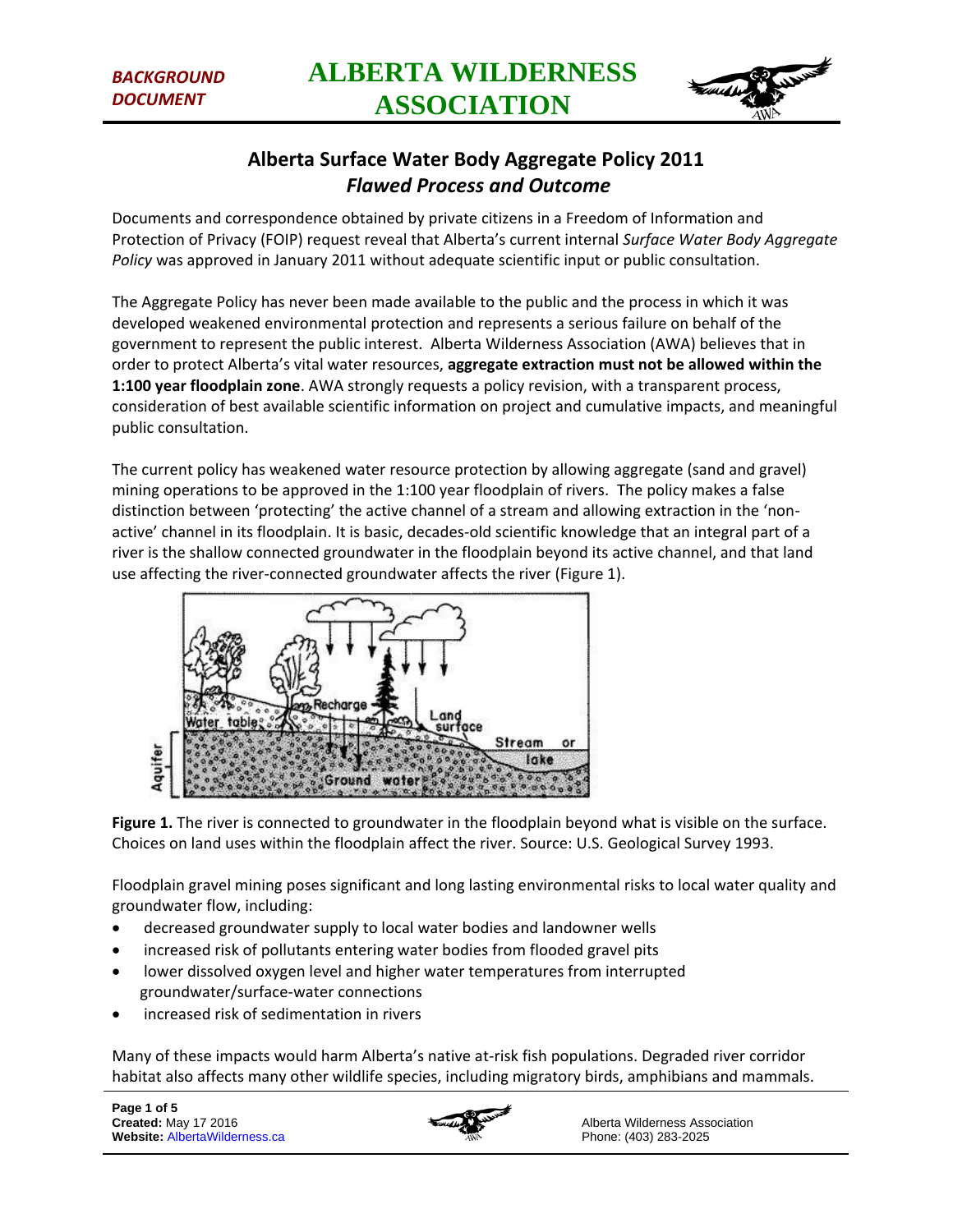

A brief timeline of the change in practices and recommendations surrounding sand and gravel mining is outlined in the table below:

| Date                | Group                              | Position on sand and gravel mining                 |
|---------------------|------------------------------------|----------------------------------------------------|
| <b>Policy Prior</b> | Government of Alberta staff        | Rejected new applications for sand and gravel      |
| to 2011             | and the Department of              | mines within active river channels and the 1:100   |
|                     | <b>Fisheries and Oceans</b>        | year floodplain zone.                              |
| <b>February</b>     | Joint Technical Issues Working     | Recommended no mining activities within the        |
| 2009 - May          | Group (JTIWG)                      | 'active channel' of water courses, defined as area |
| 2010                |                                    | between the ordinary high water mark on each       |
|                     |                                    | bank (often considered 1:2 year flood flow level). |
|                     |                                    | Recognized negative impacts of mining in the       |
|                     |                                    | 1:100 year floodplain. Recognized the need for a   |
|                     |                                    | formal gravel mining policy that considered the    |
|                     |                                    | broader river valley area outside the active       |
|                     |                                    | channel, including public, conservation groups     |
|                     |                                    | and industry input.                                |
| January             | Water Body Aggregate               | Sand and gravel mining in the active channel is    |
| $2011 -$            | <b>Extraction Policy Committee</b> | not permitted. However, the definition of active   |
| <b>Present</b>      |                                    | channel is narrowed to allow mining in             |
|                     |                                    | unvegetated areas between the ordinary high        |
| <b>New Policy</b>   |                                    | water banks. Additionally, the policy reversed the |
|                     |                                    | moratorium on new operations in the 1:100 year     |
|                     |                                    | floodplain                                         |

## **Policy Prior to 2011**

FOIP documents reveal that prior to the approval of the *Surface Water Body Aggregate Policy* in 2011, there was a working understanding among provincial regulatory agencies that they would reject new applications for aggregate extraction activities within active river channels and the 1:100 year floodplain zone. Federally, under the *Fisheries Act,* the Department of Fisheries and Oceans (DFO) routinely rejected applications which would result in harmful immitigable alteration of the aquatic environment under Section 35(1). Provincial officials had made progress relocating some sand and gravel operations farther from rivers. In 2000, Fish and Wildlife officers and scientists opposed attempts to develop an interim Aggregate Extraction Policy which would allow aggregate mining within the 1:100 year floodplain zone, stating it would send out a confusing and counterproductive message, and would allow the continuation of damage to the aquatic environment.<sup>1</sup>

 $\overline{a}$ 



 $1$  From March 2000: "Fisheries management in Rocky Mountain House has considered the matter of an interim policy of "no extraction in active stream channels except in extenuating circumstances" and unfortunately it is not possible for us to support it..... Further, as we have indicated previously, we have made considerable progress in having several major operators relocate their activities out of the North Saskatchewan River over the past year. To consider an interim policy that would allow a relaxation on the position taken in those and other cases to date would send out a confusing and counterproductive message and would allow the continuation of damage to the aquatic environment."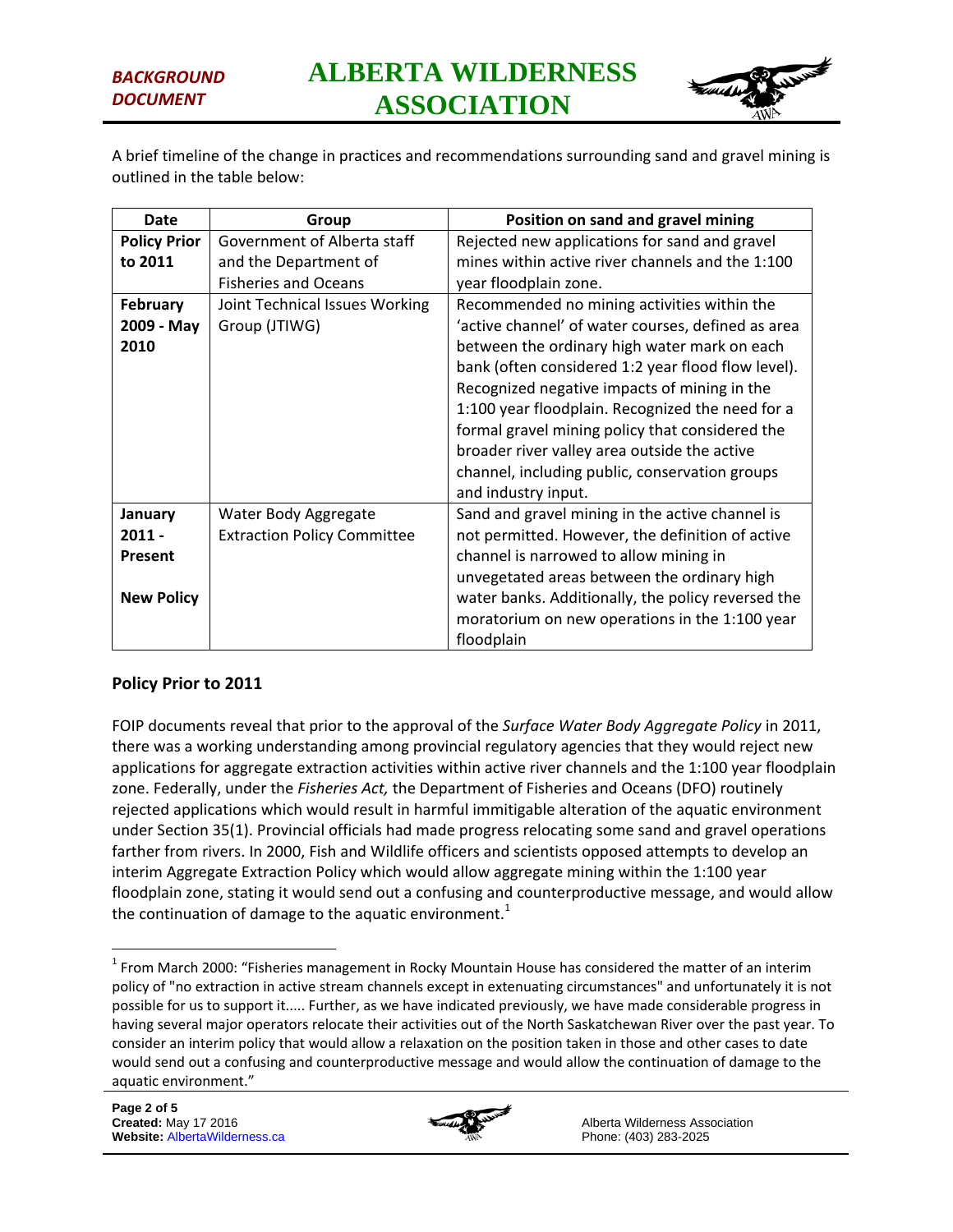

#### **Joint Technical Issues Working Group (JTIWG)**

From February 2009 to May 2010, JTIWG undertook a review of sand and gravel mining issues and policy. The JTIWG - Joint Technical Issues Working Group - was a pre-existing group formed to develop common approaches and understanding of high priority technical issues related to fish habitat management. Co-chaired by an Alberta Fish and Wildlife aquatics biologist, its membership included a federal Fisheries and Oceans representative and several Alberta government ministries: Sustainable Resource Development (SRD) (Fish and Wildlife, Lands, and Forestry Divisions), Alberta Environment (including Water Act and Water Policy sections), and Alberta Transportation.

JTIWG's defined scope was only the "active" channel of flowing watercourses; however this was defined as the area lying between the ordinary high water mark on each bank, including vegetated areas, and included in-channel features like islands and bars that are flooded on a regular basis. This is often considered the 1:2 year flood flow return level. Because the 2011 policy approved mining within significant parts of this zone, the risks outlined by JTIWG are very relevant.

JTIWG noted groundwater well risks from active channel mining due to lowering the river-connected groundwater table: "lowering of the alluvial [river-connected] water table results directly in loss of groundwater storage. In some cases, wells can be lowered and water pumped from greater depths, increasing water costs significantly."

JTIWG noted harmful fish habitat impacts: "It is clear from the literature on impacts from instream gravel mining that the mining of aggregate from within the active stream channel can have significant, widespread and long lasting impacts on the aquatic environment, including fish and fish habitat." Regarding cumulative effects, they noted that "the most severe effects of instream gravel mining may be considered as cumulative because they may become obvious only over time and extend beyond the limits of the mine site itself."

JTIWG's recommendation in May 2010 was as follows:

**It is therefore the recommendation of the JTWIG that** *there continue to be no aggregate mining activities within the active channel of watercourses, and the current approach of not accepting new applications for commercial aggregate extraction projects be located within the "active" stream channel be continued indefinitely." [emphasis in original]*

JTIWG also recommended the development of a formal gravel mining policy that considered the broader river valley area outside the active channel, including public, conservation groups and industry input.

#### **Sand and Gravel Policy Committee is Created**

According to FOIP documents, in February 2010 a water body aggregate extraction policy committee was established at the direction of the Environment Minister, concurrent with JTIWG's aggregate mining review. The policy committee was directed to make "quick progress" and include only select external

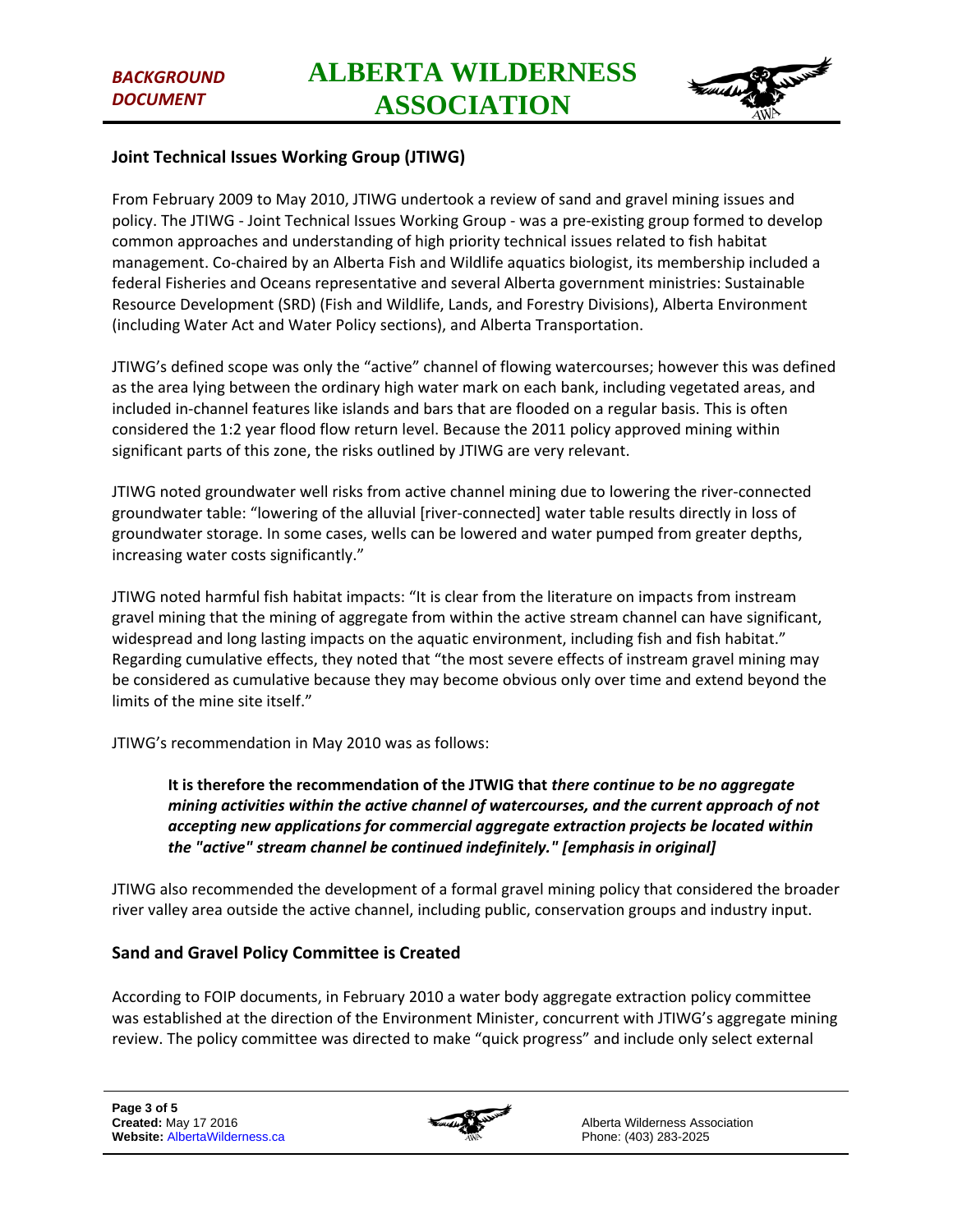## *BACKGROUND DOCUMENT*



stakeholders. The committee included representatives of the Alberta Association of Municipal Districts & Counties, Alberta Sand and Gravel Association, Alberta Transportation and Alberta Environment. The initial principles drafted by the committee state that "there is recognition that in active water channels the environmental detriment is too great but outside of water channels gravel extraction is an important potential economic opportunity." This statement ignored the standard approach by the Fish and Wildlife department to **not accept applications** in the 1:100 floodplain zone, and was a substantial weakening of environmental standards.

In a March 2010 update, an Assistant Deputy Minister in Alberta Environment gave a progress report to the Environment Minster for a policy "to develop a province-level policy direction for the approval of aggregate extraction from gravel bars and floodplains of water courses in the province."

Throughout the process, concerns raised by the department of Sustainable Resource Development (SRD), especially Fish and Wildlife officers, were not addressed. SRD initially declined involvement in the policy, citing that "this policy initiative warrants a more formal approach in its initiation given we are addressing a larger policy issue around land use of provincial and private land". They also attempted to keep the ecological impacts of floodplain mining in view, and repeatedly identified the need to acknowledge that aggregate extraction in non-active areas of water bodies can have significant effects on wildlife and wildlife habitat.

### **Despite these efforts, consideration of project and cumulative environmental impacts were omitted and in subsequent drafts of the policy, environmental protection became weaker:**

- Initial drafts of the policy stated DFO recommends against water body extraction in general (including in the floodplain), and that the new policy should err on the side of caution. This comment was removed from later versions.
- The policy shifted its focus away from all water body aggregate extraction and focused only on surface water body aggregate extraction.
- The requirement for operators to complete mandatory risk assessments for non-active areas of a surface water body (which would consider impacts to wetlands, groundwater, potential flood risk, as well as impacts to fish and wildlife) was removed just before the final version. Only "preassessments" were required to determine if a more formal risk-assessment is necessary.
- The definition of active channel was weakened significantly to only include those parts of the bed and banks of a water body that are without terrestrial vegetation. This was a significant weakening of the JTIWG approach that considered the active channel as lying between the ordinary high water mark on each bank, whether vegetated or not
- The final policy states that "aggregate extraction in any active channel of a surface water body will have adverse environmental impacts" and will not be authorized. However, it does permit aggregate mining in non-active areas of a surface water body. According to the narrow definitions chosen for the policy, this would reverse the de facto moratorium on new operations in the 1:100 year floodplain and would even include parts of the 1:2 year flood flow return level.